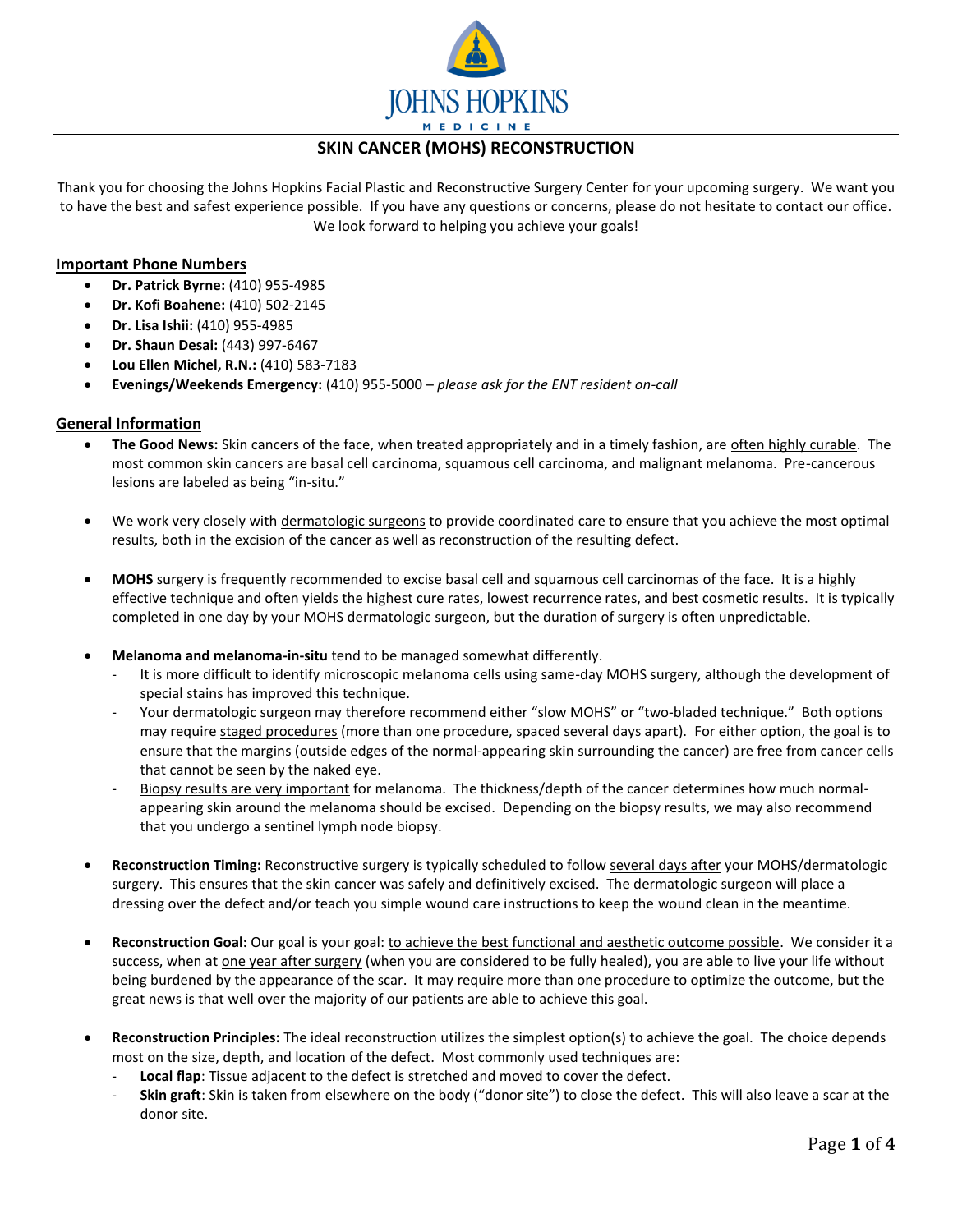

- Interpolated flap: Tissue located some distance away is lifted and moved to cover the defect, but is left attached to its blood supply. A second procedure is performed to divide the blood supply 3-4 weeks later. An example is paramedian forehead flap for a nasal defect.
- **Healing by secondary intention**: no surgery is performed; the wound is left open to heal gradually over time using wound care alone.
- Not uncommonly, **a combination of techniques** is utilized and more than one surgery (or **stage**) is planned.
- **Risks:** All procedures involve a certain amount of risk and limitations. Although the risks of skin cancer reconstruction are low, potential complications from surgery include and are not limited to bleeding, infection, numbness, facial weakness, delayed wound healing, need for further procedures, and suboptimal cosmesis. The risks are significantly increased in patients who smoke.
- **Alternatives:** The alternative for surgery is healing by secondary intention (described above). In some cases, this technique is actually recommended. In most other cases, it can lead to unfavorable scarring.

### **Surgery and General Postoperative Expectations:**

- Surgery is generally performed at an ambulatory surgery center as an outpatient (go home the same day). Occasionally, the surgery is performed in the procedure room in clinic.
- After the operation, you will most likely return for a postoperative visit the following week for suture removal.
- If a skin graft was used for reconstruction, a "bolster" dressing is placed which requires removal 10-14 days after surgery.
- Most patients return to work in 1 week, after their first postoperative visit. However, patients who require a forehead flap or multiple stages as part of their reconstruction typically take off 1 month or more from work.
- The scar will initially be red but will gradually fade over the course of  $1$  year. It is critical to protect the scar from sun exposure during this time to minimize long-term discoloration.

### **What You Will Need:**

- Prescriptions given day before or day of surgery
- Aquaphor
- Hydrogen peroxide
- Cotton-tipped applicators (Q-tips)
- After surgery: bioCorneum® OR sunscreen (at least SPF 30) + silicone therapy (gel or sheets)

# **Before Surgery:**

- Preoperative Evaluation: It is mandatory that you obtain a preoperative physical within 30 days of your surgery date. This may be arranged with your primary care physician or in the preoperative clinic at Johns Hopkins. Depending on your medical history, you may also need an Anesthesia evaluation prior to surgery.
- **Medications to Avoid**: Please avoid the following medications for a minimum of 2 weeks prior to surgery.
	- Aspirin or aspirin-containing products
	- Non-steroidal anti-inflammatory drugs (NSAIDs), i.e. Ibuprofen, Motrin, Advil, Alleve, Naproxen, etc.
	- Ginkgo biloba, ginseng, vitamin E supplements
- **Nothing to Eat/Drink After Midnight:**
	- You must not eat or drink anything after midnight on the night before your operation.
	- An exception can be made for some essential prescription medications; please consult with your primary care physician and Dr. Byrne.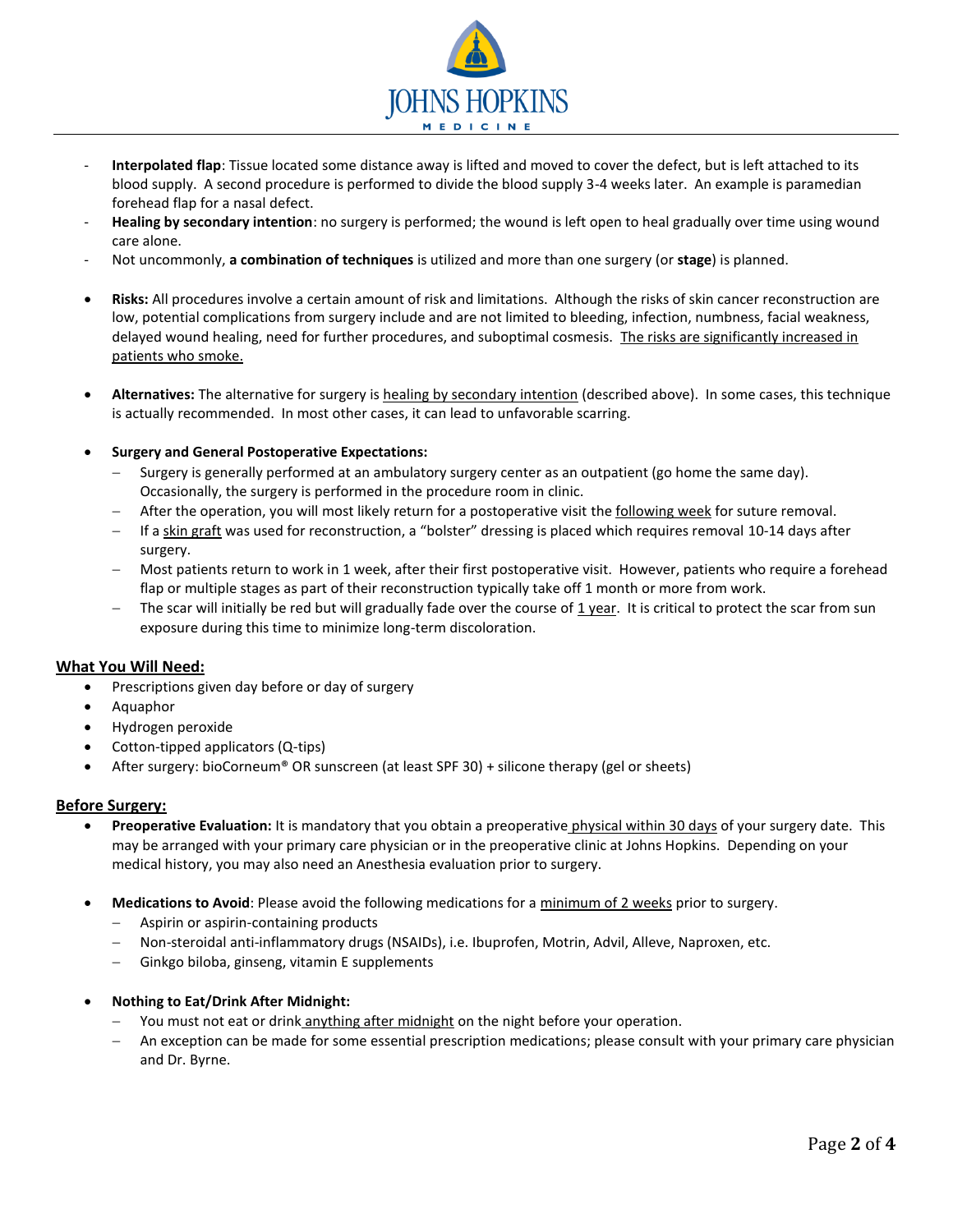

#### **Family/Friend Arrangements:**

- If surgery is performed in the clinic procedure room without any anxiety medication, you can drive yourself to the clinic and drive yourself home.
- $-$  If surgery is performed at a surgery center, you must have a friend or family member drive you to the surgery center and drive you home afterwards. This is mandatory. You are not allowed to travel alone or in a cab after your operation. You must also make arrangements to have someone stay with you during the first 24 hours after the operation. After anesthesia, you will likely require assistance with simple activities and wound care. Furthermore, it is important to have someone available in the unlikely event that a complication develops.
- If necessary, we can help you obtain private nursing care. Please let us know if this will be helpful for you.

#### **Day Of Surgery:**

- **Attire:** Please wear loose and comfortable clothing that is easy to take off and put back on. A top with buttons or zipper is recommended. Please do not wear any makeup to surgery.
- **Team:** You will meet the anesthesiologist, nursing staff, as well as the surgeon and any of their additional team members (such as the fellow) on the day of your surgery. Please feel free to ask any remaining questions. Let your Anesthesia team know if you have a known history of nausea following surgery.

#### **At Home After Surgery:**

- **Dressing:** You may have a pressure dressing on your wound. This initial dressing is typically removed 24 to 48 hours after surgery. Specific instructions will be provided at your visit.
- **Head Elevation:** Keep your head elevated (the height of 2 pillows is appropriate) for 1 week to help with swelling.
- **Ice:** You may apply cold compresses to the surgical site, up to 20 minutes of each hour while awake after surgery, for the first 48 hours. This will help reduce swelling and bruising.
- **Shower:** You may start showering as soon as the postoperative dressing is removed, either one or two days after surgery. Daily showers are recommended. Do not let the shower spray hit your incisions directly and do not soak your face in water. Allow soapy water to run all over the scalp, face, and neck incisions. Towel blot your face and neck gently after your shower.
- **Incision Care:** Clean the incisions with soapy water twice daily. Apply aquaphor ointment four times a day. The incision will heal most optimally if it is kept moist and clean. You can use hydrogen peroxide on Q-tips to gently clean any crusts, if necessary. Do not rub but gently dab the incision to clean. No dressings specifically covering the incision are necessary. The sutures will be removed 1 week after the operation. After incisions are healed, scars can be optimized with application of sunscreen and silicone gel/sheets.
- **Medications:** Take the medications as prescribed. You can take Tylenol in addition to the narcotic pain medication prescribed. Resume all home medications the night of surgery unless otherwise directed. Avoid aspirin and NSAIDs for one week after surgery.
- **Activity:** Resume normal activities of daily living, as you feel able. However, avoid strenuous activity and heavy lifting (more than 10 lbs) for 3 weeks after surgery. Light activity such as walking may be resumed after 1 week after surgery.Sport activities may be resumed 1 month after surgery.
- **Seek Medical Attention:** Call the office or seek medical attention if you develop fever greater than 101 degrees, a painful area of fullness and bruising, excessive pain that is not well-controlled, skin rash, visual disturbances, or other unusual symptoms.